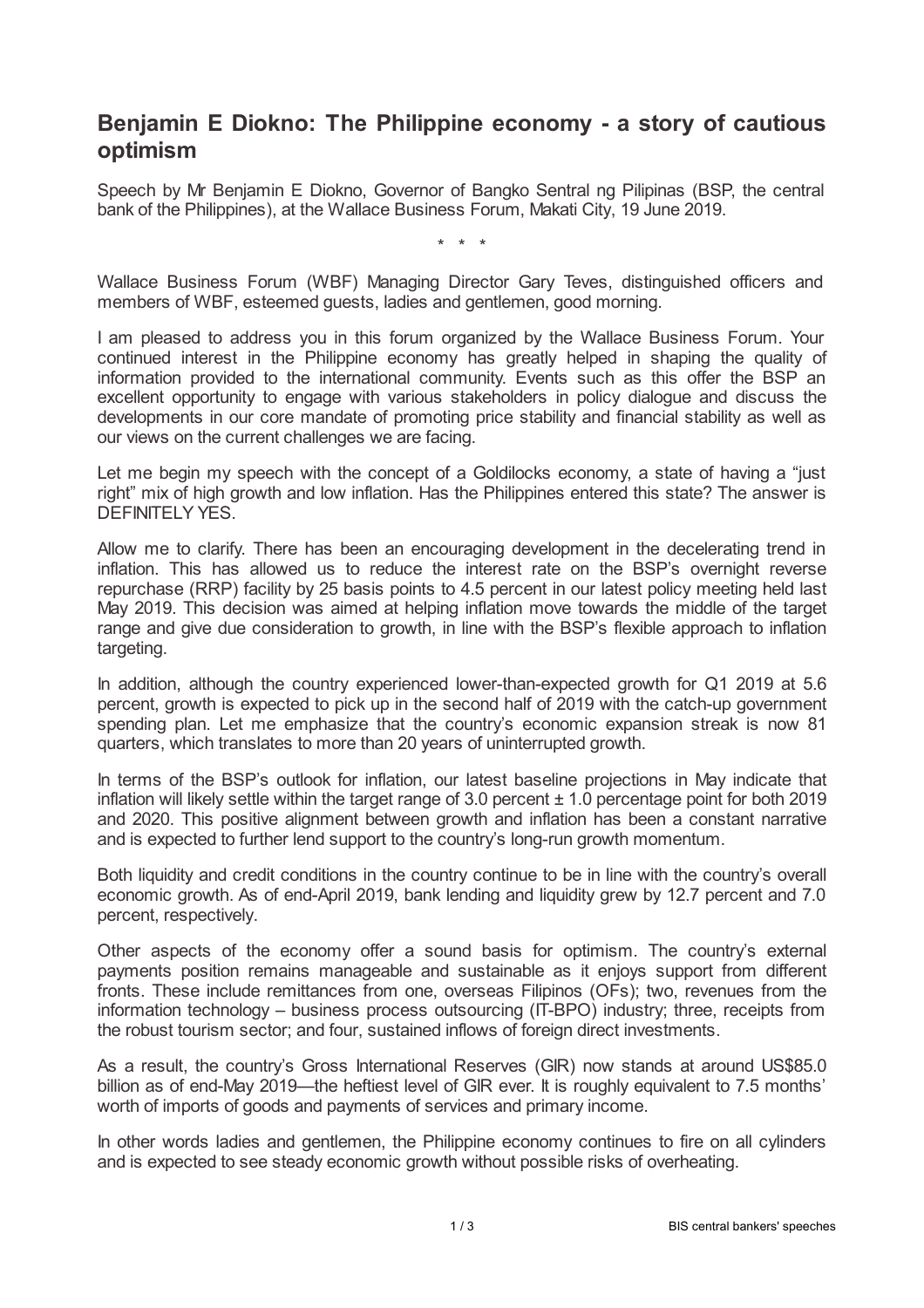In terms of financial stability, we want to maintain a "Goldilocks economy" by not allowing markets to create new risks and vulnerabilities. This means that we do not only concern ourselves with growth and price stability, but also take into account resiliency. Implementing measures that would further enhance the existence of flexible systems and develop financial markets remains a policy imperative.

Toward this end, the BSP's policy agenda has endeavored to promote greater market efficiency and transparency by relying on market-based instruments in our operations.

For instance, the BSP continues to refine its Interest Rate Corridor (IRC) framework. The IRC is expected to support capital market development by fostering more active liquidity management by individual financial institutions. This, in turn, could strengthen the price discovery process and facilitate the effective and efficient pricing of financial products in the domestic market.

This operational reduction in reserve requirement (RR) is also part of the BSP's broad financial sector reform agenda to promote efficiency in the system by lowering intermediation costs. This is in line with the BSP's medium-term objectives of enhancing the effectiveness of monetary policy and deepening the domestic money market.

Over time, the IRC system will also help reduce the country's reliance on RR for sterilization purposes, shift to market based instruments, and allow the BSP in the future to bring the RR in line with regional norms.

The BSP is also committed to foreign exchange (FX) reforms toward a more organized FX market that supports a flexible and market-determined exchange rate. This includes further liberalizing FX rules to reduce the cost of doing business and to improve data capture for FX transactions.

Overall, our commitment to lowering friction costs in the banking sector will foster more efficient financial intermediation, which will be further enhanced by the availability of alternatives offered by fintech and digital innovation.

Towards a more internationally integrated financial sector, BSP has been supportive of the ASEAN financial integration process and has actively cooperated and collaborated with ASEAN central banks through responsive regulations and measures to support regional financial integration and capital market development.

Likewise, the BSP has recently put in place various enhancements in its arsenal of macroprudential tools. These include the recent approval to impose counter-cyclical buffers (CCyB) and the approval of the extension of the observation period for the Basel III Liquidity Coverage Ratio (LCR) and Net Stable Funding Ratio (NSFR), among others. These tools allow the BSP to manage the build-up of systemic risk in the financial system by setting aside additional capital as reserves during good times and as insurance or buffers for bad times.

Despite all these positive developments, there are still challenges on the horizon. As International Monetary Fund (IMF) Chief Christine Lagarde aptly puts it, "the global economy is at a delicate moment"—as we see uncertainty as well as lack of trust and confidence by the business community as to what the global economic landscape is going to be. Under such condition, markets and economies, including the Philippines could possibly become more susceptible to risks. Allow me to identify some of the key challenges that we need to address.

First is the risk of a sharper-than-expected global economic slowdown. In its most recent World Economic Outlook (WEO), the IMF revised its global growth forecast for 2019 downward from 3.7 percent last October 2018 to 3.3 percent this April 2019.

Second, with global growth slowing, advanced economies have shifted from a restrictive to a